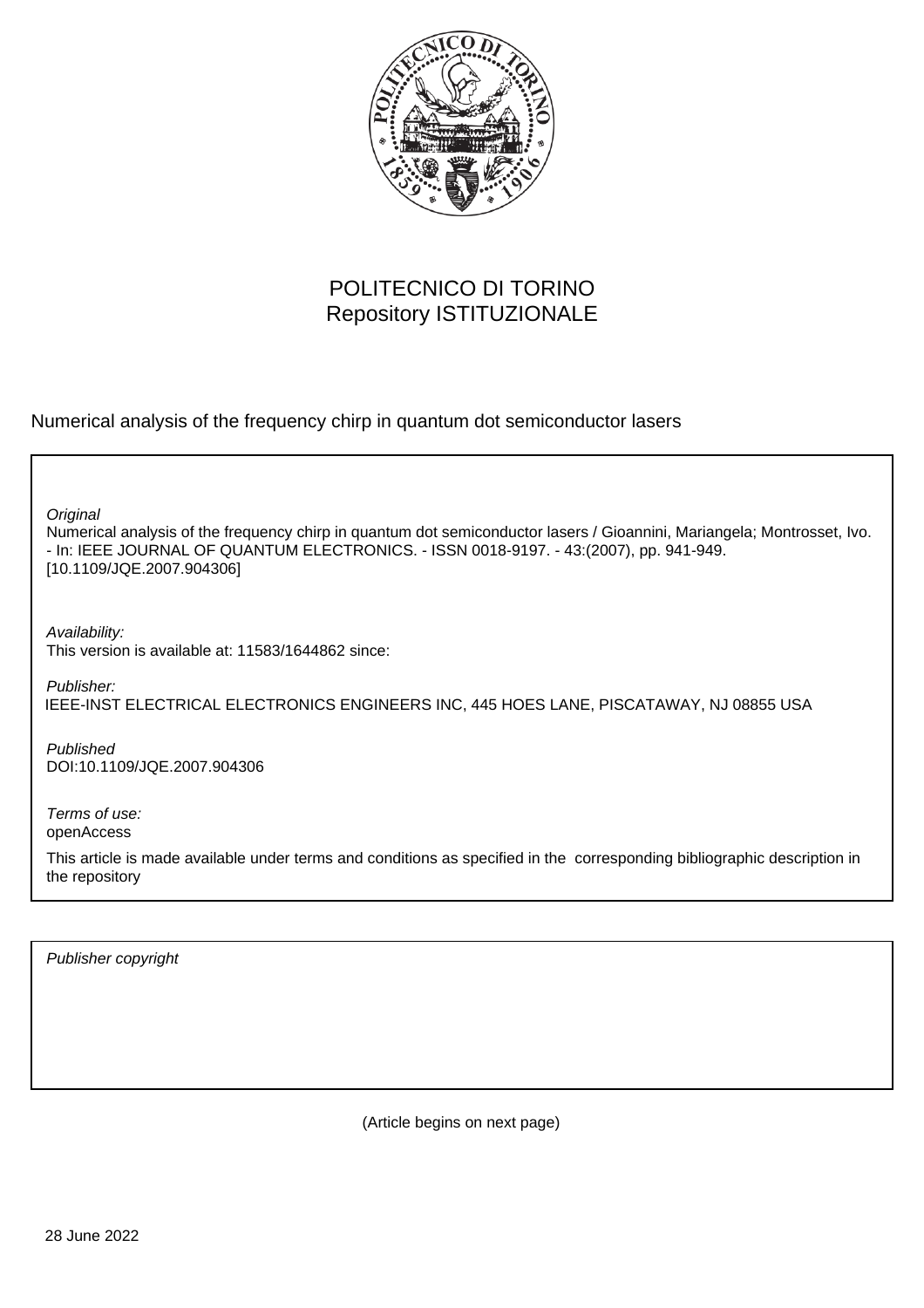# Numerical Analysis of the Frequency Chirp in Quantum-Dot Semiconductor Lasers

Mariangela Gioannini and Ivo Montrosset*, Member, IEEE*

*Abstract—***We present a numerical model for the analysis of the chirp dynamics of quantum-dot (QD) semiconductor laser under large signal current modulation. The model is based on the multipopulation rate equation formalism, and it includes all the peculiar characteristics of the active QD material such as the inhomogeneous broadening of the gain spectrum, the presence of an excited state confined in the QDs and the presence of nonconfined states due to the wetting layer and the barrier. In this paper the model is applied to the analysis of the chirp of two QD single-mode lasers emitting from the ground state and from the excited state, respectively. In order to make comparisons of the chirp in various operating conditions, we define some equivalent parameters for quantifying the adiabatic and transient contributions to the chirp. These parameters are then used to analyze the chirp as function of the bias current, of the modulation depth and of the modulation frequency. All the various simulation results show that the carrier accumulation in the QD states, poorly involved in the stimulated emission process and the carrier dynamics in these states, can cause a nonzero chirp under current modulation even for the ideal condition of zero linewidth enhancement factor (or**  $\alpha$ **-parameter) at the laser threshold.**

*Index Terms—***Frequency chirp, quantum-dot (QD) semiconductor laser, semiconductor laser modeling.**

#### I. INTRODUCTION

**Q**UANTUM-DOT (QD) semiconductor materials for laser<br>diodes (QD-LDs) and optical amplifiers (QD-SOAs) have<br>contured on increasing interest in the lest top years [1] captured an increasing interest in the last ten years [1] thanks to the particular material properties obtained with the 3-D carrier confinement in the QD states. In an ideal QD material the gain spectrum is symmetric around the peak and, therefore, the linewidth enhancement factor (LEF) is expected to be zero at the peak gain wavelength. The QD material is therefore very promising for low chirp QD-LD that may be used in telecom applications. For this reason many experimental and theoretical works were dedicated to the measurement and calculation of the LEF in QD-LD and SOA [2]–[7]. The various experiments have, however, reported not only a nonzero LEF but also a wide range of measured values: from very small ones [8] to surprising high values [9]. In [4], it was demonstrated that the measured LEF in QD-SOA depends significantly on the measurement procedure; in [2], it was emphasized that the LEF measured below threshold from the amplified spontaneous

emission spectrum is very different from the one obtained above threshold from the FM/AM ratio. Theoretical explanations for these results in apparent contrast were given in [10] and [7]: the above-threshold-measured LEF depends on the carrier filling and on the dynamics in the QD states that do not contribute to the stimulated emission process. Consequently the measured LEF above threshold is different from the one measured at threshold and depends on the operating conditions (i.e., bias current, modulation frequency, etc.). This behavior is the direct consequence of the complexity of the QD material: the carrier and photon dynamics can not be approximated, as in the bulk or quantum-well case, with a simple standard rate equation (SRE) system (i.e., one equation for carriers and one for photons [11]) but it is necessary to introduce a model based on a set of multipopulation rate equations (MPRE model [12]) for representing the carrier dynamics in the various QD confined states. The nonuniformity of QD dimensions, determined by the self-assembling growth process, causes an inhomogeneous broadening and an asymmetry of the gain spectrum. The primary consequence is that many of the conclusions derived from the analysis of the standard RE system are no more valid in the QD case. For example simple analytical calculations on the SRE system predict that when the LEF is zero at threshold, the laser chirp is zero as well [11], but this conclusion is no more valid for QD-LD and a more complex model has to be considered.

According to these observations the LEF parameter losses part of its significance in quantifying the chirp properties of QD devices and it is better to address the problem of the frequency chirp avoiding misleading strict correlations with the LEF. The phase dynamics of QD-SOA has been accurately studied in [5] and [3] from both theoretical and experimental point of view whereas only few experiments report chirp measurements of QD-LD [13], [14] and, to the best of our knowledge, the chirp properties of a single longitudinal mode QD-LD have never been theoretically analyzed. The purpose of this paper is to analyze through numerical simulations the chirp characteristics of QD-LD and show how the nonidealities of the QD material (i.e., inhomogeneous gain broadening, presence of several confined states in QDs and the wetting layer (WL), etc.) affect the chirp and push the laser far from chirp free operation.

The paper is organized as follows. In Section II, we present the equations of the numerical model used to the study of the static and dynamic characteristics of QD-LD [7] and in Section III we apply the model to the analysis of the frequency chirp of the directly modulated QD-LD. In particular, we propose some equivalent parameters that allow to identify the causes of nonzero chirp and to quantify the chirp in various operating conditions. Finally, in Section IV, we draw the conclusions.

Manuscript received March 20, 2007; revised May 31, 2007.

The authors are with Dipartimento di Elettronica, Politecnico di Torino, 10129 Torino, Italy (e-mail: mariangela.gioannini@polito.it; ivo.montrosset@ polito.it).

Color versions of one or more of the figures in this paper are available online at http://ieeexplore.ieee.org.

Digital Object Identifier 10.1109/JQE.2007.904306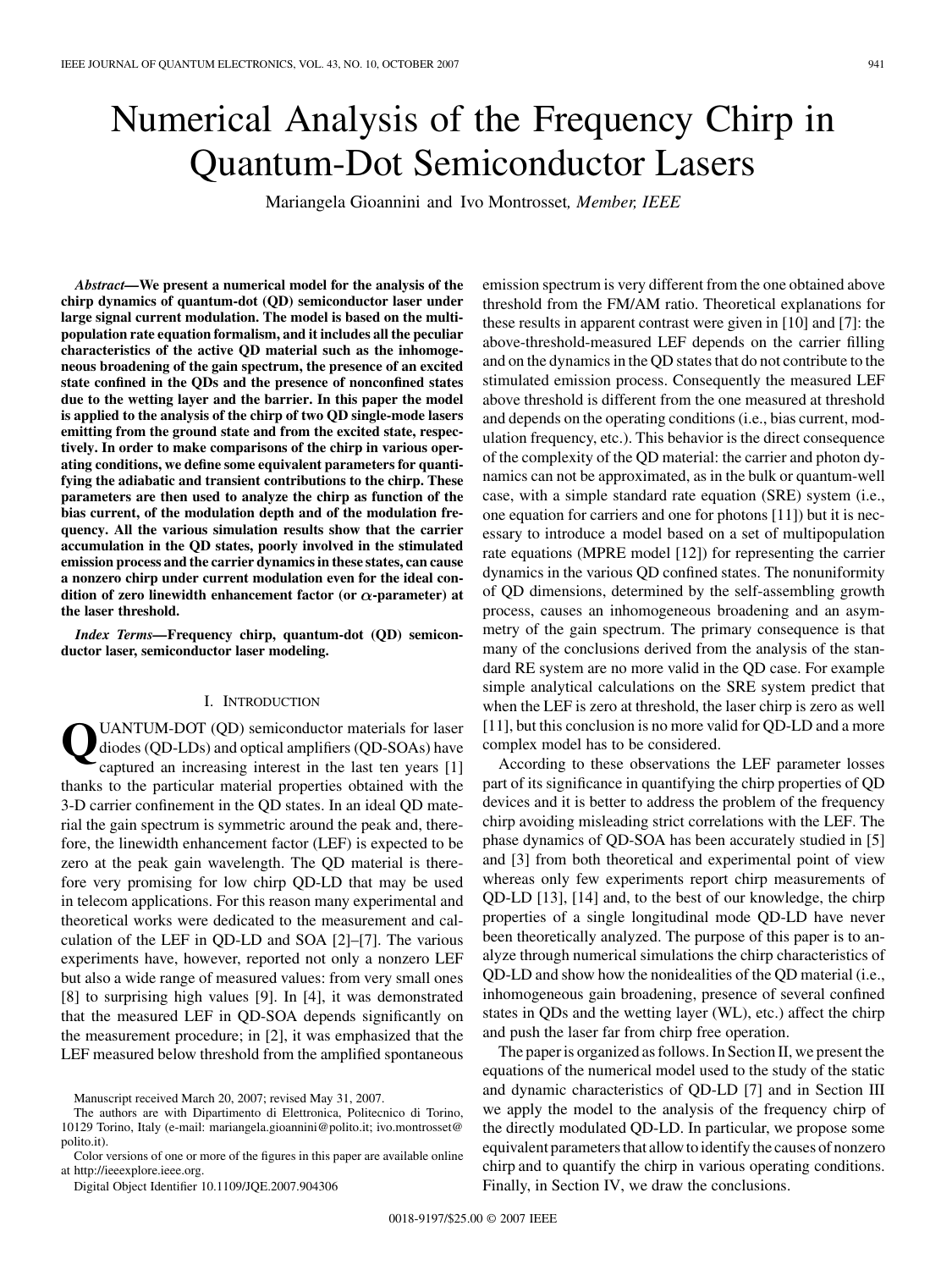

Fig. 1. Schematic of the energy band diagram of the QD SML active region. The carrier capture and escape rates from the various states are also indicated.

#### II. NUMERICAL MODEL

The numerical model we use to analyze the chirp properties of single longitudinal mode QD-LD is based on the MPRE formalism presented in [7] and in [15]. Here we briefly summarize that model in order to define the notations. The model include the presence of a separate confinement heterostructure (SCH) state where carriers are injected [15], a WL state that acts as a common carrier reservoir [15], [16], [17], and the dot states coupled to the WL. The several dot states, due to the nonuniform size distribution of the QDs, lead to the inhomogeneous broadening of the gain [15], [16]. We have assumed that each QD has only two confined energy states, the ground state (GS) and the excited state (ES), the last one with a degeneracy equal to two due to the QD symmetry in the growth plane.

As in most of the papers that treat rate-equation models for QD materials [17], [15], [10], we consider only the electron dynamics assuming that the hole dynamics is so fast respect to the electrons that all the gain and spontaneous emission dynamical properties of the QDs are almost determined by the electron dynamics in conduction band. This approximation was quantitatively analyzed in [18] and [19]; the results show that the dynamics is mainly limited by the electron relaxations and the effect of the different electron and hole distribution are significant only at very low bias of the QD-LD. We consider this result a valid justification for the model we used and for the operation condition considered in this paper.

The carrier dynamics is schematized in Fig. 1. The carriers are injected in the SCH barrier with rate  $I/e$ , relax in the WL state with a rate  $1/\tau_s$  or escape back in the barrier with the rate  $1/\tau_{\text{qe}}$ . From the WL, they can be captured in the dots of different size. To include the effect of the size fluctuation of the QDs, we have divided the QD ensemble in several subgroups each characterized by an average energy of the ES,  $E_{\text{ES}m}$ , and of the GS,  $E_{\text{GSm}}$ , respectively. Therefore, the WL state acts as a common reservoir from which the carriers are captured in the ES of the mth subgroup with a rate  $1/\tau_{cm}$  and from the ES to the GS with rate  $1/\tau_{dm}$ . The carriers also escape from the GS back in the ES with rate  $1/\tau_{\text{eGSm}}$  or from the ES back in the WL with rate  $1/\tau_{\text{eES}m}$ . Carriers can also recombine with radiative and nonradiative processes from the SCH, from the WL, and from the various confined states with rates  $1/\tau_{sr}$ ,  $1/\tau_{qr}$ ,  $1/\tau_{r}$ , respectively. The rate of photons emitted out of the cavity is  $S_j/\tau_{p_j}$ , with  $\tau_{p_m}$  as the corresponding photon lifetime of the lasing mode.

The resulting rate equation system is as follows:

$$
\frac{dN_s}{dt} = \frac{I}{e} - \frac{N_s}{\tau_s} - \frac{N_s}{\tau_{sr}} + \frac{N_q}{\tau_{qe}}
$$
\n
$$
\frac{dN_q}{dt} = \frac{N_s}{\tau_s} + \sum_m \frac{N_{ESm}}{\tau_{e_{ESm}}} - \frac{N_q}{\tau_{qr}}
$$
\n
$$
-\frac{N_q}{\tau_{qe}} - \frac{N_q}{\tau_{c0}} \sum_m (1 - P_{ESm}) G_m
$$
\n(2)

$$
\frac{dN_{\text{ES}m}}{dt} = \frac{N_q G_m (1 - P_{\text{ES}m})}{\tau_{c0}} + \frac{N_{\text{GS}m} (1 - P_{\text{ES}m})}{\tau_{\text{e}_{\text{GS}m}}} \n- \frac{N_{\text{ES}m}}{\tau_{\text{r}}} - \frac{N_{\text{ES}m}}{\tau_{\text{e}_{\text{ES}m}}} - \frac{N_{\text{ES}m}}{\tau_{d0}} (1 - P_{\text{GS}m}) \n+ \frac{c\Gamma}{n_{\text{r}}} \sum_{j} g_{j m_{\text{ES}}} S_j, \qquad m = 0, 1, ..., M - 1 (3) \n\frac{dN_{\text{GS}m}}{dt} = \frac{N_{\text{ES}m}}{\tau_{d0}} (1 - P_{\text{GS}m}) - \frac{N_{\text{GS}m}}{\tau_{\text{r}}} - \frac{N_{\text{GS}m} (1 - P_{\text{ES}m})}{\tau_{\text{e}_{\text{GS}m}}} \n- \frac{c\Gamma}{n_{\text{r}}} \sum_{j} g_{j m_{\text{GS}}} S_j, \qquad m = 0, 1, ..., M - 1 (4) \n\frac{dS_j}{dt} = \beta \frac{N_j}{\tau_{\text{r}}} + \frac{c\Gamma}{n_{\text{r}}} \sum_{j} (g_{j m_{\text{ES}}} + g_{j m_{\text{GS}}}) S_j - \frac{S_j}{\tau_{\text{p}}}.
$$
\n(5)

In the equation system  $(1)$ – $(5)$ , we have one rate-equation for the total number of carriers in the SCH  $(N_s)$ , one rate-equation for the total carriers in the WL  $(N_q)$ , and M rate-equations for the carriers in the various QD subgroups ( $N_{\text{ES}m}$  and  $N_{\text{GS}m}$ ). These equations are then coupled with the lasing photon rate (5); since we analyze here the behavior of a single longitudinal mode laser for telecom applications, we consider only one RE for the lasing photons (i.e., we have just one longitudinal photon mode indexed by  $j$ ).

In (5), the first term on the right-hand side  $(\beta (N_i/\tau_{\rm r}))$  represents the rate of photons emitted by spontaneous emission coupled into the lasing mode.  $N_j$  is chosen as the carriers in the QD state, ES or GS, with transition energy closer to the lasing photon energy  $E_j$ . This means we assume for simplicity that only spontaneous recombination from the QD subgroup with recombination energy closer to  $E_i$  feeds the  $S_i$  density. This is an approximation because other QD groups can also give spontaneously emitted photons at  $E_i$  due to the homogeneous broadening [12]. However, in the laser case, the spontaneous emission term is quite negligible above threshold and our approximation can be acceptable.

In (5), the stimulated emission rate of photons is proportional to the gain calculated as the sum of the contributions from the various states (GS, ES) and the various QD populations at the mode recombination energy  $E_j$ . Therefore, the terms  $g_{j m}$ GS and  $g_{j m \to S}$  in (3)–(5) are calculated as

$$
g_{j m_{\rm GS}} = \mu_{\rm GS} C_{\rm g} N_{\rm D} \frac{|P_{\rm GS}^{\sigma}|^2}{E_{\rm GSm}} (2P_{\rm GSm} - 1) G_m B_{\rm cv} (E_j - E_{\rm GSm})
$$
\n(6)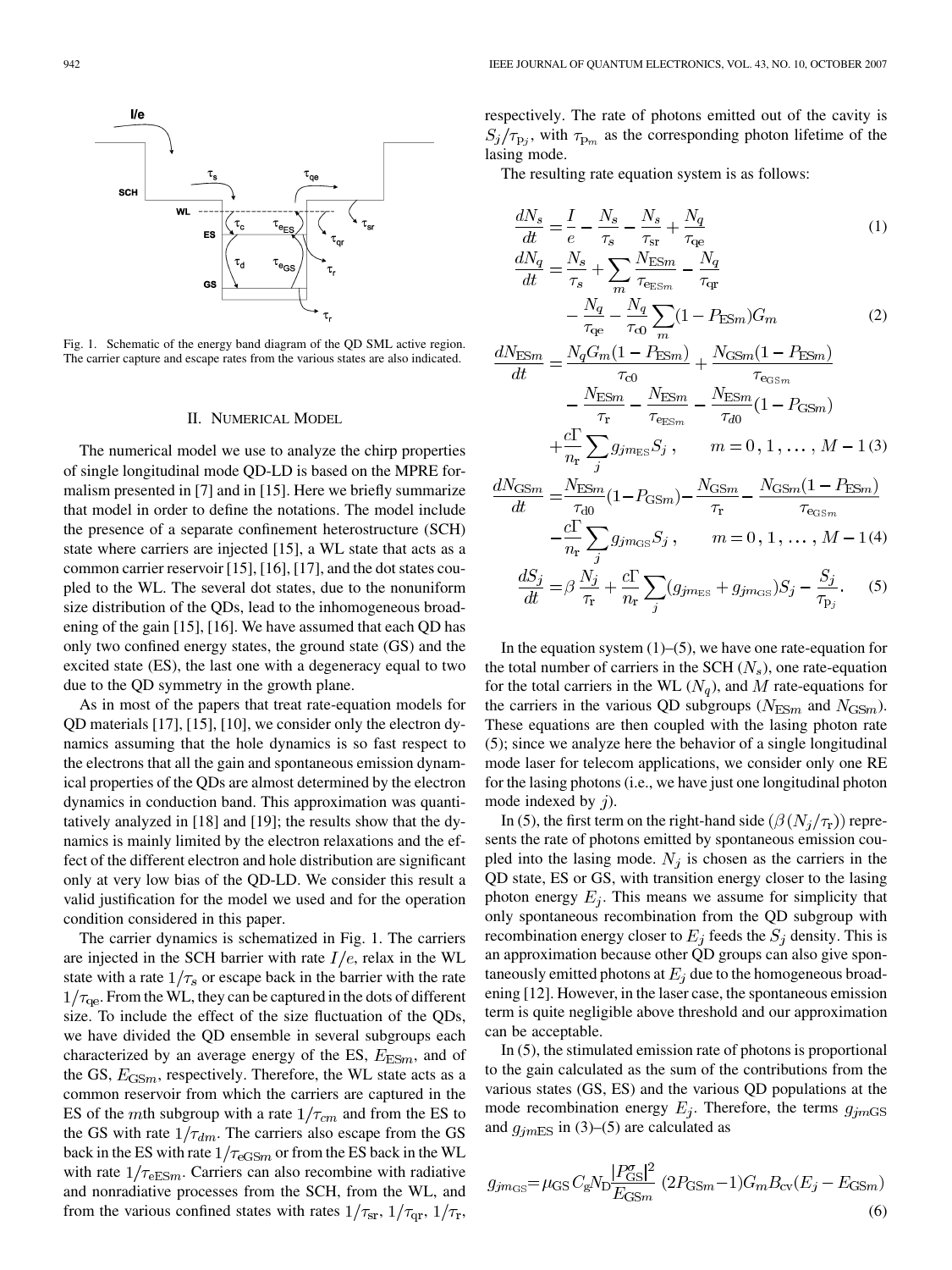$$
g_{j m_{\rm ES}} = \mu_{\rm ES} C_{\rm g} N_{\rm D} \frac{|P_{\rm ES}^{\sigma}|^2}{E_{\rm ESm}} (2P_{\rm ESm} - 1) G_m B_{\rm cv} (E_j - E_{\rm ESm})
$$
\n(7)

where  $\mu_{\rm GS} = 2$  and  $\mu_{\rm ES} = 4$  are the degeneracy of the GS and ES levels including the spin;  $C_{\rm g}$  is a constant [7],  $N_{\rm D}$  is the dot density,  $|P_{\text{GS,ES}}^{\sigma}|^2$  are the transition matrix elements of the GS and ES recombination [15],  $P_{\text{GS}m}$  and  $P_{\text{ES}m}$  are the filling probability of the GS and ES,  $G_m$  is the existence probability of the  $m$ th QD subgroup,  $B_{\text{cv}}(E - E_{\text{GS,ES}m})$  is the Lorentzian homogeneous broadening function with width  $\hbar\Gamma_{\text{hom}}$  [15]. To calculate  $G_m$  we have assumed the QD size distribution to be Gaussian satisfying  $\sum_m G_m = 1$ . From (6) and (7), we can therefore calculate the gain for the recombination at the energy  $E_m$  in any time instant t.

In (2)–(4), the capture times  $\tau_{c0}$  and  $\tau_{d0}$  are the average capture time from the WL to the ES and from the ES to the GS with the hypothesis that the final state is empty; the Pauli blocking terms that make the capture times actually dependent on the QD distribution and filling are explicitly included in (2)–(4). In the same equations we have neglected the Paoli blocking terms for the escape from the ES to WL and for the escape from the WL to the SCH because we assume the WL and SCH states are always weekly occupied [17] for the the current injection levels considered in this paper.

Furthermore, at room temperature and without stimulated emission the system must converge to a quasi-thermal equilibrium characterized by a Fermi distribution of the carriers in all the states. To ensure this convergence the carrier escape time are related to the carrier capture times as follows: , with  $\ldots$ ,  $M-1$ . For the escape time from the WL in the SCH we use  $\tau_{\text{qe}} = (\rho_{\text{WL}_{\text{eff}}} N_w / \rho_{\text{SCH}} H_b) \tau_s e^{\Delta E_{\text{SCH,WL}}/k_B T}$  with  $\rho_{\text{WL}_{\text{eff}}}$  the density of states per unit area in the WL and  $\rho_{\text{SCH}}$  the density of states per unit volume in the SCH. They are given by  $\rho_{\text{WL-eff}}$  =  $(m_{\text{ewL}}k_BT/\pi\hbar^2)$  and  $\rho_{\text{SCH}} = 2(2m_{\text{esCH}}\pi k_BT/\hbar^2)^{3/2}$ 

In the above expressions  $N_d$  is the density of QD per unit area,  $N_w$  is the number of QD layers and  $H_b$  is the total thickness of the SCH, From the expression of  $\tau_{e_{ES_n}}$  we see that the carrier escape time from the ES is dependent on the ratio between the number of available states in the QDs and in the WL; it has been shown that this ratio influences significantly the laser dynamics [20], [21].

In order to study also the phase fluctuations of the lasing mode we include in our model the calculation of the refractive index variation due to changes of the carrier density in the QDs, in the WL and in the SCH. The variation of the refractive index at the lasing mode energy  $E_i$  is given by the sum of two contributions: the term linked, through the Kramers-Kroning relation, to the gain variation  $(\Delta n_{\rm OD})$  and the term caused by the free-carrier accumulation in the two dimensional WL and the 3-D SCH (plasma effect,  $\Delta n_{\text{plasma}}$ ) [22]. The expressions of these two terms are calculated as follows:

$$
\Delta n_{\rm QD}(E_j) = \Gamma \frac{\hbar c}{2E} C_{\rm g} N_{\rm D} \sum_{k} \sum_{m} \mu_k \frac{|P_k^{\sigma}|^2}{E_k} \times (2P_{k_m} - 1) G_m D_{\rm cv}(E_j - E_{k_m}). \quad (8)
$$



where the index k stays for the GS or ES transition;  $D_{\text{cv}}(E)$ is the homogenous broadening function of the refractive index spectrum, it is given by

$$
D_{\text{cv}}(E_j - E_{k_m}) = \frac{\frac{(E_j - E_{k_m})}{\pi}}{(E_j - E_{k_m})^2 + (\hbar\Gamma_{\text{hom}})^2}.
$$
 (9)

The free-carrier contribution is given by

$$
\Delta n_{\text{plasma}}(E_j) = \Gamma_{\text{SCH}} K_{\text{plasma}} \frac{\Delta N_s}{E_j^2} + \Gamma_{\text{WL}} K_{\text{plasma}} \frac{\Delta N_q}{E_j^2}
$$
\n(10)

where  $\Gamma_{\text{SCH,WL}}$  is the optical confinement factor in the SCH and WL and  $K_{\text{plasma}} = -\hbar^2 e^2/2\varepsilon_0 n_{\text{r}} m_{\text{e}}^*$ .

The frequency fluctuation of the lasing mode is then given by

$$
\nu(t, E_j) = -\frac{E_m}{2\pi\hbar n_{\rm g}} \Delta n_{\rm eff}(t, E_j)
$$
\n(11)

where  $\Delta n_{\text{eff}}(t, E_i)$  is the total effective refractive index variation given by the sum of the terms in (8) and in (10).

From the stimulated emission term in (3) and (4), we see that the lasing photons  $S_j$  with energy  $E_j$  depletes also all the other carrier populations  $N_{k_m}$  with recombination energy  $E_{k_m}$  due to the homogenous broadening function  $B_{\text{cv}}(E_i - E_{k_m})$ . For studying the phase dynamics of the lasing mode, it is important to note that a variation of the carrier density in the  $E_{k_m}$  state cause in turn a variation of the refractive index at the lasing energy  $E_j$  due to the  $D_{\text{cv}}(E_j - E_{k_m})$  broadening function. For clarity sake the broadening functions  $D_{\text{cv}}(E - E_{k_m})$  and  $B_{\rm cv}(E-E_{k_m})$  are shown in Fig. 2; we observe that the width of the homogenous broadening function  $D_{\text{cv}}$  in Fig. 2(b) is much larger that the width of  $B_{\rm cv}$ . As a consequence any carrier variation in the QD states that do not take part to the stimulated emission process (because  $B_{\text{cv}}(E_j - E_{k_m})$  function is too small) can cause also a significant variation of the refractive index of the lasing mode  $E_i$ . This point is essential for modeling correctly the phase dynamics of QD-LD.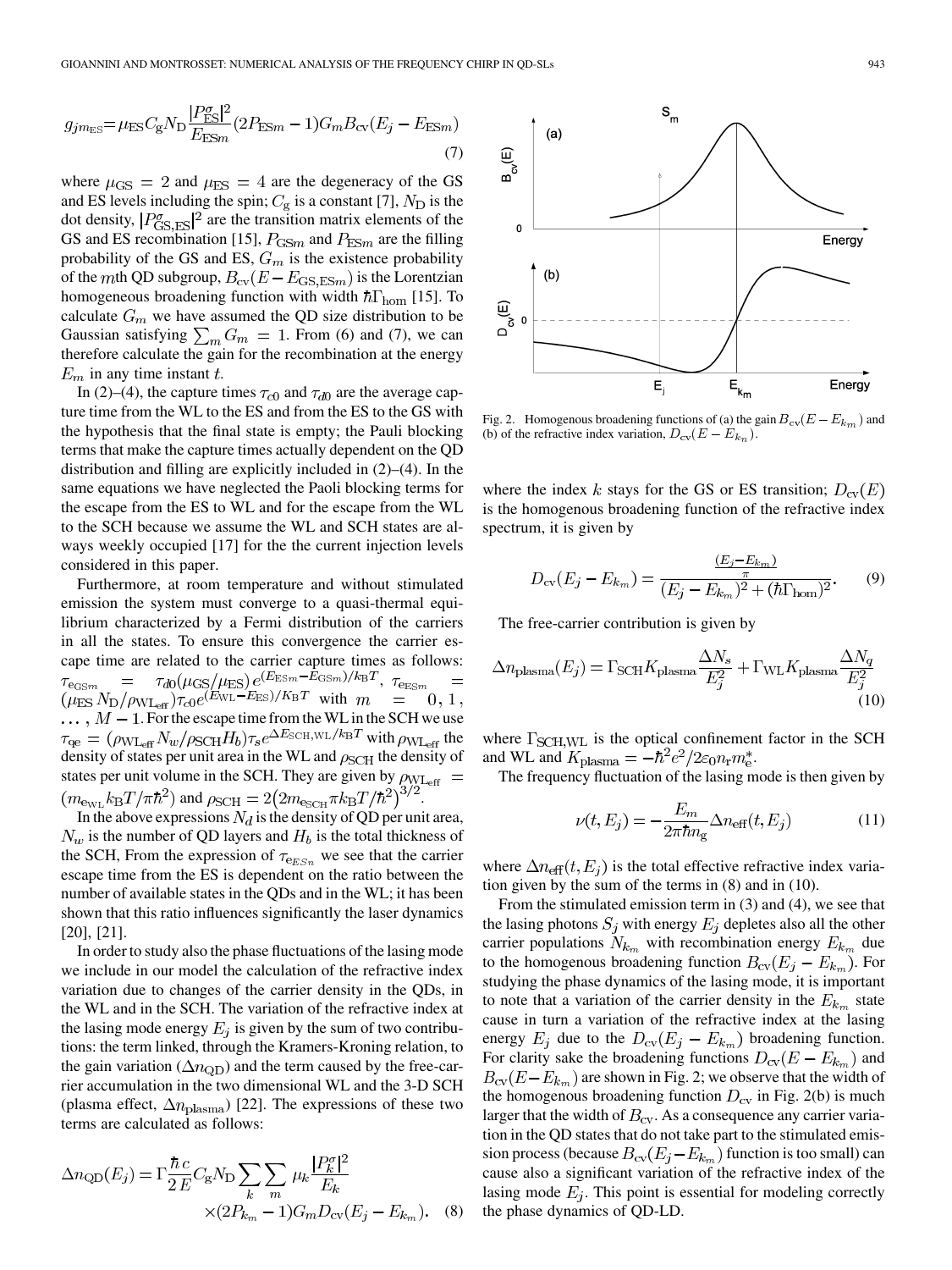| <b>QD MATERIAL PARAMETERS</b>                                            | <b>LASER PARAMETERS</b>                                                 |
|--------------------------------------------------------------------------|-------------------------------------------------------------------------|
| diffusion in SCH, $\tau_s$ =6 ns                                         | active region length, $L_{ca}$ =900 $\mu$ m                             |
| SCH recombination, $\tau_{sr}$ =4.5 ns                                   | SCH thickness $Hb=90$ nm                                                |
| WL recombination, $\tau_{\text{qr}}$ =3 ns                               | WL thickness, $H_{\text{WI}}$ =1 nm                                     |
| capture from WL to ES, $\tau_{c0}$ =1 ps                                 | active region width $w=10 \ \mu m$                                      |
| capture from ES to GS, $\tau_{d0}$ =7 ps                                 | number of QD layers, $N_w=3$                                            |
| ES and GS recombination, $\tau_r = 2.8$ ns                               | active region volume, $V_A = 2.2 \cdot 10^{-16} m^3$                    |
| energy separation SCH and WL state, 84 meV                               | QD density of QD per layer, $N_{\rm d}$ =5 · $10^{10}$ cm <sup>-2</sup> |
| average energy separation WL and ES, 100 meV                             | QD density per unit volume $N_D = 6.3 \cdot 10^{22} m^{-3}$             |
| average energy separation ES and GS, 80 meV                              | SCH confinement factor, $\Gamma_{\text{SCH}}=0.2$                       |
| average recombination energy from GS, $E_{\text{GSO}}=0.96 \text{ eV}$   | WL confinement factor $\Gamma_{\text{WL}} = 0.1$                        |
| average recombination energy from ES, $E_{\text{ESO}} = 1.04 \text{ eV}$ | QD optical confinement factor, $\Gamma$ =0.06                           |
| homogeneous broadening $2\hbar\Gamma_{\mathbf{k}}=20$ meV at T=300K      | internal modal loss, $\alpha_i = 1$ cm <sup>-1</sup>                    |
| inhomogeneous broadening (Gaussian FWHM) 40 meV                          | spontaneous emission factor, $\beta=10^{-4}$                            |
| number of QD sub-groups $M=15$                                           |                                                                         |

TABLE I PARAMETERS OF THE QD MATERIAL AND LASER



Fig. 3. (a) Modal gain spectra at various injection currents and (b) LEF spectra at the threshold currents of LD1 ( $I_{th,LD1}$  = 1.6 mA) and LD2 ( $I_{th,LD2}$  = 3:4 mA). The two dots in (b) indicate the lasing wavelength of LD1 and LD2 in the point of zero LEF; the dashed lines shows the corresponding threshold gain.

#### III. NUMERICAL RESULTS

In this section, we discuss the simulation results obtained applying the previous model to the analysis of single-mode QD-LD frequency chirp. Table I reports the parameters of the QD material and of the laser cavity under investigation. The QD material parameters where found in the literature and corresponds to those of an InAs–GaAs QD material system. The inhomogeneously broadened gain spectrum of the QD material is shown in Fig. 3(a); it has a GS peak at 0.96 eV and an ES peak at 1.04 eV. The LEF spectra of the QD material are shown in Fig. 3(b) and are calculated at two particular currents  $(I<sub>th,LD1</sub> = 1.6 \text{ mA}$  and  $I<sub>th,LD2</sub> = 3.4 \text{ mA}$ ) selected as it will be justified in the following. These kind of spectra are similar

to those could be obtained with experiments by amplified spontaneous emission measurements [2]. Fig. 3(b) demonstrates that even if the gain spectra are not symmetric due to inhomogeneous broadening and the presence of the ES, it is, however, possible finding at some injection currents a value of the emission energy for example, 0.973 eV at  $I_{\text{th.LD1}}$  and 1.04 eV at  $I_{\text{th,LD2}}$ , see Fig. 3(b) where the LEF is null. At these zero-LEF energies, the total variation of the refractive index respect to the bias points is null because the positive contribution to the refractive index variation due to recombination with energies lower than the zero-LEF energy is exactly compensated by the negative contribution due to recombination with energies higher than the zero-LEF energy. This analysis confirms that, even in presence of inhomogeneous gain broadening and ES, the QD material can give a LEF equal to zero for some range of current injection. We have, however, observed that this condition does not imply chirp free operation when we work with a LD with zero-LEF at threshold. The purpose of this paper is to analyze the chirp properties of QD-LD focusing on the large signal operation. The small signal analysis was already reported in [10] for a GS emitting laser and in [7] for GS and ES emitting lasers. To focus exclusively on the chirp properties we have chosen two particular devices: a QD single-mode laser diode emitting from the GS (LD1) and another one emitting from the ES (LD2) both with zero LEF at their threshold currents,  $I_{\text{th,LD1}} = 1.6 \text{ mA}$  and  $I_{\text{th,LD2}} = 3.4 \text{ mA}$ .

This section is organized as follows: we first present the property of the frequency chirp of the directly modulated lasers and we analyze how the chirp depends on the working conditions (bias current, modulation depth, modulation frequency). We then analyze the chirp under nonreturn-to-zero (NRZ) modulation calculating the optical spectrum of the lasing mode.

#### *A. Chirp Analysis*

To analyze the chirp characteristics we have polarized both lasers at 25 mA and we have modulated them with a large signal sinusoidal current at 2.5 GHz. This modulation frequency is in both cases inside the  $-3$  dB intensity modulation (IM) bandwidth of the devices (3.5 GHz for LD1 and 5.8 GHz for LD2). These IM bandwidths are rather small because the working wavelengths of LD1 and LD2 and the design of the cavity were not optimized to get the maximum IM bandwidth [23] but to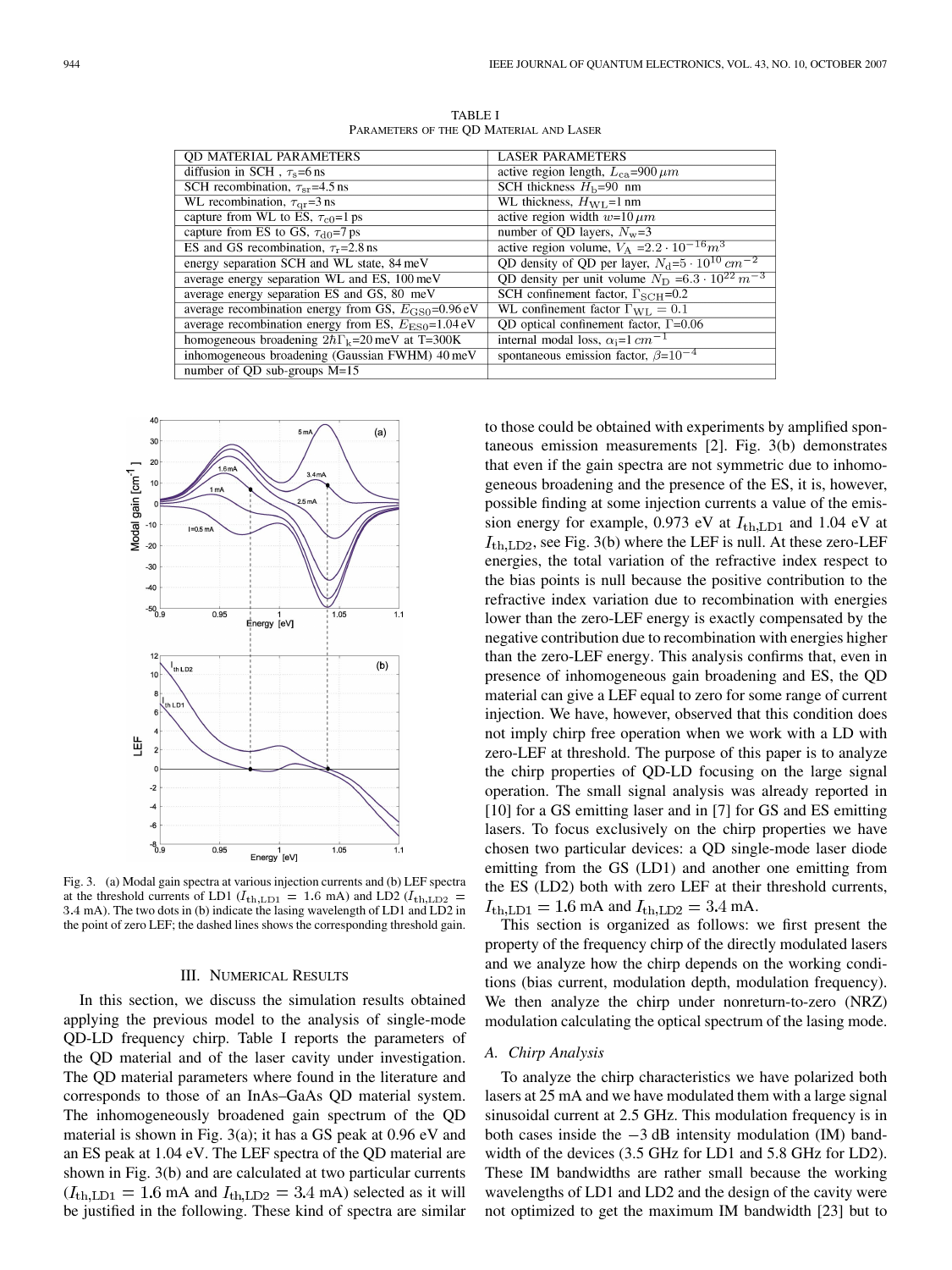

Fig. 4. (a) Power and frequency variation of the lasing mode in LD1 under large signal sinusoidal modulation at 2.5 GHz. (b) Representation of the chirp in the power-frequency plane ("fish diagram"). The straight line in (b) reports the adiabatic contribution; it is obtained connecting the two point of minimum and maximum of the power were  $dP/dt = 0$ . We indicate the point of maximum deviation (  $\Delta \nu_{\rm max\,LE}$  and  $\Delta \nu_{\rm max\, TE}$  ) of the chirp from the adiabatic part on the leading edge (solid line) and trailing edge (dashed line) of the power pulse. The two arrows on the curve indicates the time evolution.

have zero LEF at the laser threshold. We modulate first LD1 with a peak-to-peak current  $I_{\rm pp}$  = 44 mA. In Fig. 4(a), we show the output power and the frequency chirp of the lasing mode versus time; the figure evidence that even if we have zero LEF at threshold, the resulting chirp of the modulated LD is not null. In Fig. 4(b) we plot the power and the chirp of Fig. 4(a) in the power-frequency plane. This kind of representation ("fish diagram") was presented in [3] for the analysis of the chirp in quantum dash semiconductor amplifiers and we found it very useful to compare various simulation results and also for defining some equivalent parameters useful for the analysis of the chirp above threshold.

It is well known from the analysis of the SRE applied to bulk and quantum-well lasers [11] that the frequency chirp  $\nu(t)$  can be written as

$$
\nu(t) = \frac{\alpha}{4\pi} \left[ \frac{1}{P(t)} \frac{dP(t)}{dt} \right] + k_a P(t) + \nu_{\text{th}} \tag{12}
$$

where  $\nu_{\text{th}}$  is the frequency deviation at the threshold respect to the cold cavity resonance and  $P(t)$  is the total output power;  $\alpha$ is the LEF at the laser threshold and  $k_a$  is a coefficient that is proportional to the LEF and depends on the gain saturation [11, eq. (5.96)]. The first two terms in the right-hand side of (12) represent, respectively, the transient contribution to the chirp (proportional to the power variation) and the adiabatic contribution (proportional to the power).

From the simulation results in Fig. 4, it is clear that expression (12) can not be used in the QD case for predicting the chirp characteristics reported in Fig. 4; indeed, if we use in (12) the standard parameters defined in [11, eq. (5.96)] the transient chirp

TABLE II SEPARATE CONTRIBUTIONS TO THE CHIRP PARAMETERS

| LD1                    |             |                   | LD2         |             |                   |             |
|------------------------|-------------|-------------------|-------------|-------------|-------------------|-------------|
|                        | $k_{\rm a}$ | $\alpha_{\rm LE}$ | $\alpha$ TE | $k_{\rm a}$ | $\alpha_{\rm LE}$ | $\alpha$ TE |
|                        | [GHz/mW]    |                   |             | [GHz/mW]    |                   |             |
| red                    | $\sim 0$    | $-0.54$           | $-0.47$     | 0.02        | $-0.28$           | $-0.6$      |
| blue                   | 0.012       | 0.19              | 0.08        | 0.04        | 0.32              | 0.06        |
| lasing                 | $\sim 0$    | $\sim 0$          | $\sim 0$    | $\sim 0$    | $\sim 0$          | $\sim 0$    |
| ES for LD1             | 0.19        | 0.65              | 0.48        |             |                   |             |
| GS for LD <sub>2</sub> |             |                   |             | $\sim 0$    | $-0.02$           | $-0.07$     |
| plasma                 | $\sim 0$    | $\sim 0$          | $\sim 0$    | $\sim 0$    | 0.03              | $-0.08$     |
| total                  | 0.22        | 0.37              | 0.17        | 0.07        | 0.04              | $-0.7$      |

would be null because we have zero LEF at threshold. We have also observed that it is not possible to fit the "fish" diagram defining in (12) an equivalent  $\alpha$  (different from the threshold value), because the fitting would be possible only in a limited number of cases. This means that we can not use  $\alpha$  as a constant in (12), but it should depend on the  $P(t)$ . However, we can still use expression (12) to study the chirp under the following considerations.

- 1) The slope of the "fish" diagram (straight line in Fig. 4(b) gives the adiabatic chirp quantified by the parameter  $k_a$ . The straight line is obtained connecting in the graph the two points where the power is minimum and maximum; in these point we have  $dP/dt = 0$  and, therefore, zero transient contribution.
- 2) The deviation from the straight line in Fig. 4(b) is the transient contribution to the chirp that can be written as  $\Delta \nu_{\text{transient}}(t) = \nu(t) - k_a P(t) - \nu_{\text{th}}$ . We calculate for the leading edge (LE) and trailing edge (TE) of the power pulse the maximum transient contribution and then we define an equivalent LEF for the two edges  $(\alpha_{\text{LE,TE}})$  as

$$
\alpha_{\text{LE,TE}} = 4\pi \frac{\max\{\Delta \nu_{\text{transient}}(t)\}|\text{LE,TE}}{P(t)\frac{dP(t)}{dt}\Big|_{\text{LE,TE}}}. \tag{13}
$$

3) In the following, we will use the parameters  $k_a$  and  $\alpha_{\text{LE,TE}}$ to quantify the adiabatic and transient chirp in any operating condition.

For the example reported in Fig. 4 we have obtained  $k_a =$ 0.21 GHz/mW,  $\alpha_{\text{LE}} = 0.37$  and  $\alpha_{\text{TE}} = 0.17$ . The values of the equivalent LEF are comparable with those obtained by chirp measurements of QD-LD in [14]; we have also two different values for the LE and TE as measured in [3]. To better understand which are the main mechanisms that cause a nonzero chirp above threshold, we have calculated the separate contributions to  $\Delta v(t)$  due to the carrier variation in the QD GSs with emission energy lower then the lasing energy (we call it red GS contribution), in the QD group with emission energy equal to the lasing energy (lasing contribution), in the QD GS with emission energy higher than the lasing energy (blue GS contribution), in the ES (ES contribution). For each of these contributions we have then evaluated the equivalent parameters  $k_a$  and  $\alpha_{\text{LE,TE}}$ ; the results are summarized in Table II. The plasma term in Table II indicates the contribution due to free-carrier accumulation in the WL and SCH states; it is practically null because the WL and SCH are in this case practically empty. This plasma contribution can become more relevant if the separation between the GS and the WL is reduced [10]. The table shows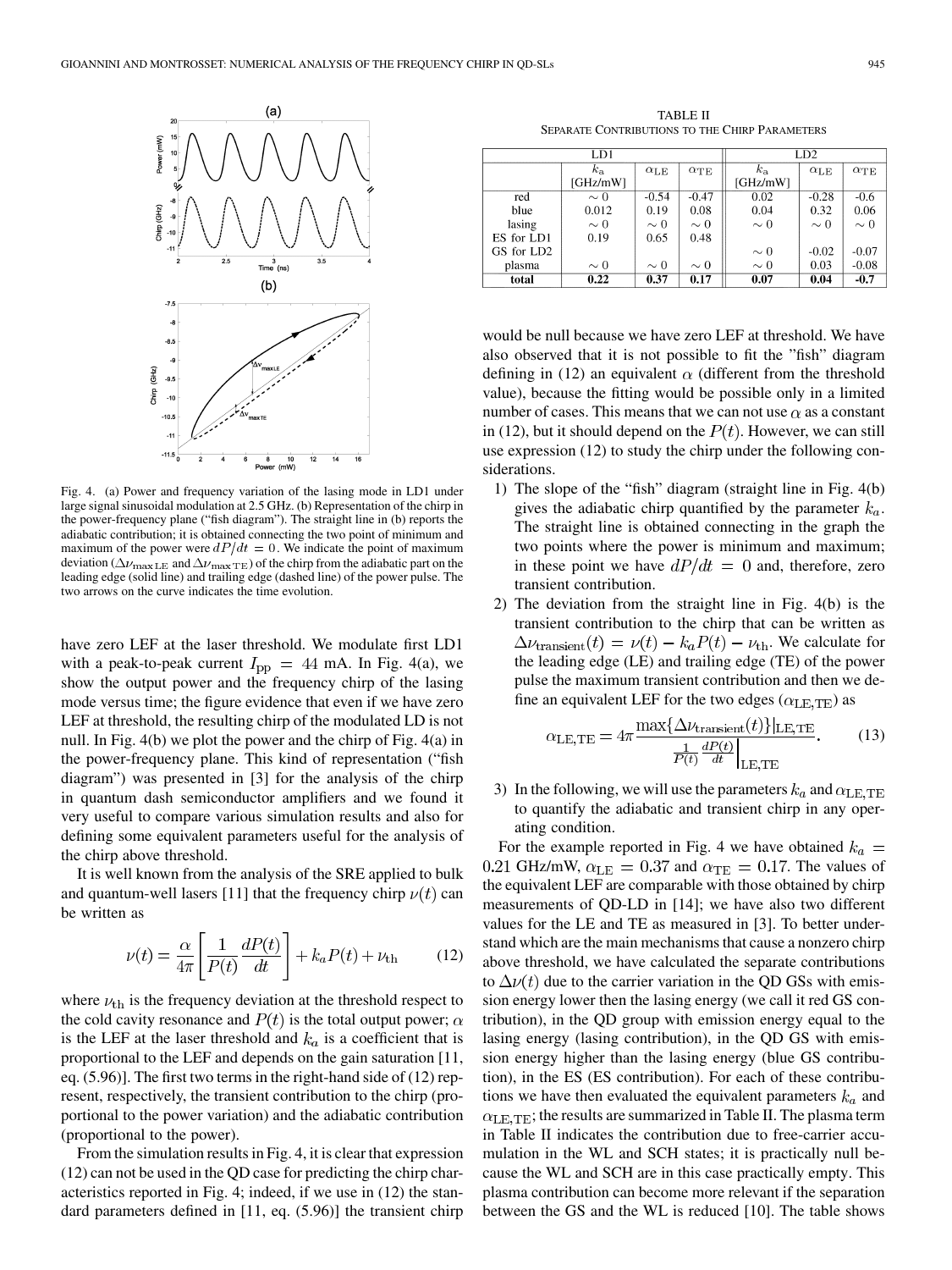

Fig. 5. Percentage variation of the carrier density respect to the threshold value in the various QD states of LD1 modulated with a sinusoidal current at 2.5 GHz with  $I_{\rm pp} = 44$  mA and bias current  $I_{\rm bias} = 25$  mA.

that the adiabatic chirp is mainly due to the ES contribution; this is because the carrier density accumulated in the ES at  $I_{\text{bias}}$ can be significantly different from the threshold value. In [17], it was indeed shown that in a QD-LD the carrier density is not clamped at the threshold, but it continue to increase in those states that do not participate to the stimulated emission process. From Table II, we also observe that the equivalent LEF of the red GS is always negative whereas the equivalent LEF of the blue GS and ES is always positive. These contributions have always opposite signs because an increase/decrease of the carriers in the red states causes a negative/positive frequency shift of the lasing wavelength. On the contrary, an increase/deacrese of the carriers in the blue states and in the ES produces a positive/negative frequency variation. Even if these contributions have opposite signs they do not cancel each other as it happens at threshold, because the variation of the carrier occupation of the various states and the carrier dynamics in these states is different from the threshold. To better explain this point we report in Fig. 5 the variation of the carrier densities respect to their threshold values; we see that the carrier variation in the red GS and in the lasing states is rather small (less than 10%), the variation of the blue GS population is a bit larger (between 10% and 20%) but the variation of the ES carriers can be an order of magnitude higher. The higher energy states of the ES can indeed capture a lot of carriers that are only poorly depleted by the stimulated emission process. Table II also shows that the chirp due to the lasing QD group is practically zero even if the carrier variation is of the same order of the red GS. This is because the spectrum of the refractive index variation due to this group of dots has an odd symmetry around the lasing wavelength. This result shows that the chirp remains zero only if all the injected carriers are captured in the lasing states; this is not the case of a standard QD-LD because many other states (ES, GS in QD of other sizes) are available for the carriers.

The same analysis was repeated for LD2 with  $I_{\text{pp}} = 35 \text{ mA}$ chosen to have the same range of variation of the output power. The corresponding fish diagram is shown in Fig. 6(a); the Lemniscate-like shape of the diagram is due to the time delay between the power and the chirp variation (i.e., when the power starts decreasing, the chirp continue to increase). The variation of the carrier population respect to the threshold value is in Fig. 6(b)



Fig. 6. (a) Frequency chirp as function of power ("fish diagram") of LD2 modulated at 2.5 GHz with  $I_{\rm pp} = 35$  mA and bias current  $I_{\rm bias} = 25$  mA. The solid straight line corresponds to the power pulse leading edge and the dashed line to the trailing edge with the arrows indicating the time evolution. The arrows on the curve indicate the time sequence. The straight line in (a) is the adiabatic contribution. (b) Corresponding variation of the carrier density respect to threshold in the various QD states.

and the equivalent parameters for the various contributions to the chirp are in Table II. In this case the red/blue contributions are from those ES populations that have energy lower/higher than the lasing energy; for LD2 the GS contribution is due to the carrier accumulated in all the GS of the various QD subgroups. From Fig. 6(b), we see no variation of the GS population during a modulation period because the GS carriers remain practically clamped for the particular operating condition we have chosen. We can therefore predict that the contribution of the GS to the frequency chirp of LD2 is practically null. Table II shows that the adiabatic chirp  $k_a$  and the equivalent total LEF on the LE ( $\alpha_{\rm LE}$ ) are now significantly reduced respect to LD1. On the LE the red and blue ES are filled at the same rate by the injected modulation current and the red negative contribution to  $\alpha_{\text{LE}}$  nearly compensate the blue positive one; furthermore the contribution from the WL and SCH is practically null. On the contrary the equivalent LEF on the TE  $(\alpha_{TE})$  is negative, higher than the value on the leading edge and it is mainly due to the carrier dynamics in the red ES. The red contribution dominates because on the pulse trailing edge the red ES is depleted by the power pulse with a rate higher than the blue ES . This behavior is particularly strong when we modulate with a frequency around the intensity modulation resonant frequency (estimated to be 2.9 GHz in this bias condition) and can not be observed in LD1 because the chirp is dominated by the carrier dynamics in the ES. We have seen that the value of  $\alpha_{TE}$  of LD2 is significantly dependent on the working conditions and can be reduced with a proper choice of the bias point (see Section III-B). In this example the plasma contribution is negligible as for LD1, but it may be more significant if the bias increases or the energy separation between ES and WL reduces because in these conditions the WL would accumulate a significant carrier density [6].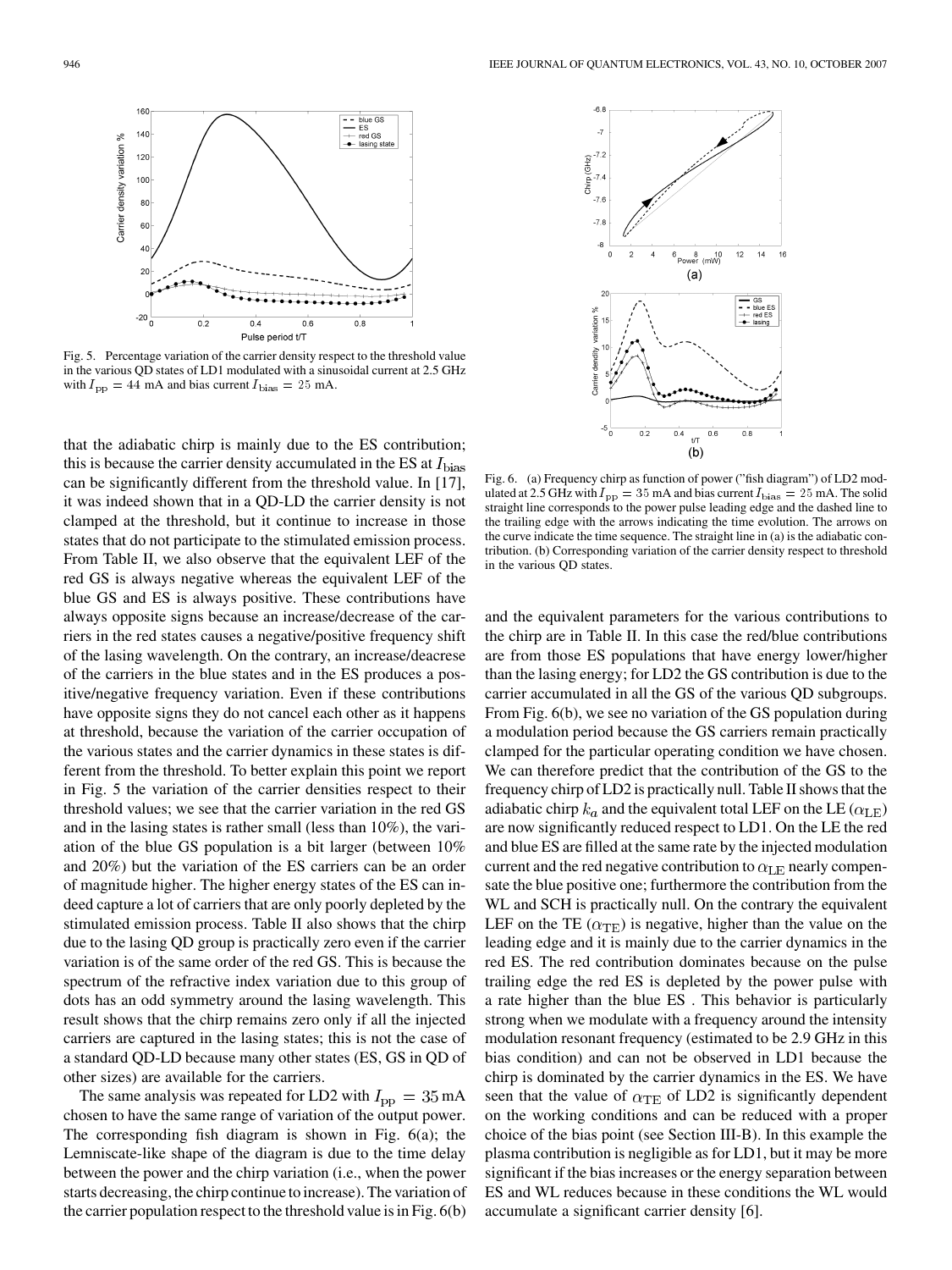

Fig. 7. Chirp parameters of (left) LD1 and (right) LD2 as function of the bias output power. For any bias point, the peak-to-peak modulation current has been chosen to guarantee an output power extinction ratio of 10 dB.

#### *B. Dependence of the Chirp on the Working Conditions*

In the following, we analyze how the chirp of LD1 and LD2 modulated with a sinusoidal current depends on the working conditions such as the bias current, the peak-to-peak modulation current and the modulation frequency.

In the first example, we modulate both lasers with a large signal current at 2.5.GHz and we vary the bias current to get bias output power from 10 to 40 mW; for each bias point the peak-to-peak current is chosen to have an output power extinction ratio of 10 dB. In Fig. 7, we plot the extracted chirp parameters and the corresponding contributions from the various states as a function of the output power at the bias point. The figure demonstrates that for any bias current the chirp parameters  $[k_a$  in Fig. 7(a)–(b) and equivalent LEF in Fig. 7(c)–(f)] of LD1 are higher than in LD2. The equivalent LEF parameters ( $\alpha_{\rm LE}$  and  $\alpha_{\rm TE}$ ) always increase with increasing bias and in the case of LD1 the equivalent LEF reaches values even higher than one. A similar behavior has been experimentally observed in [2] through the small signal measurement of LEF from intensity over frequency modulation response and theoretically confirmed in [6] and [7]. From Fig. 7(c)–(d) and (e)–(f), we see that the mechanism responsible for the increasing LEF are different in the two lasers. In LD1 [Fig. 7(c) and (e)], the blue and red contributions remain practically constant with bias and the increasing contribution is only due to the ES. In LD1 the chirp is indeed dominated by the increased carrier occupation of the ES and of the WL because the carrier density of these states are not clamped by the stimulated emission of the photons. On the contrary in LD2 [Fig. 7(d) and (f)] the GS contribution is practically null and the increasing chirp is due to the nonexact compensation between the blue and red ES contributions. In the leading



Fig. 8. Equivalent LEF parameters of (left) LD1 and (right) LD2 as function of the current modulation depth for two bias point corresponding to low (2.5 mW) and high (25 mW) output power.

edge of LD2 [Fig. 7(d)] the two contributions nearly compensate at low bias; at higher bias, the blue contribution prevails on the red one. On the trailing edge [Fig. 7(f)] the behavior is opposite the red contribution is the dominant one.

As a second example, we analyze in Fig. 8 how the extracted equivalent LEF on the LE and TE depends on the modulation current. At this purpose LD1 and LD2 have been polarized to have 2.5 and 25 mW output power an we have varied the peak-to-peak modulation current from a very small value (one tenth the bias current as in a small signal regime) to a very large value (twice the bias current to operate in large signal regime). These results show that when we operate at low bias (output bias power of 2.5 mW) the equivalent LEF is very close to the zero threshold value and it starts increasing slightly if we move far from a small signal condition. In LD1 the equivalent LEF is strongly dependent on the bias point whereas it is practically unchanged with bias in LD2. For both lasers the dependence on the peak-to-peak modulation current is more pronounced when the output bias power is high (25 mW in Fig. 8).

Finally, in Fig. 9 we study the dependence of the equivalent LEF on the modulation frequency. The lasers are polarized to have the same output power of 23 mW. At these bias points the IM response  $-3$ -dB bandwidth was calculated equal to 4 GHz for LD1 and 5.2 GHz for LD2. We have varied the modulation frequency from 500 MHz to 7 GHz in the small  $(I_{\rm pp} = 1/10 I_{\rm bias})$  and in the large  $(I_{\rm pp} = I_{\rm bias})$  signal regime. Fig. 9(a) and (b) shows that the dependence of the chirp on the modulation frequency is more pronounced in large signal regime. The figures also show that the chirp depends more on the peak-to-peak modulation current if the modulation frequency is low whereas the equivalent LEF parameters in both small and large signal regime converge to the same value when we modulate at frequencies higher than the  $-3$ -dB bandwidth.

### *C. Chirp With NRZ Modulation*

The last case we analyze is the behavior of the two lasers under NRZ modulation at 2 Gb/s with a periodic bit sequence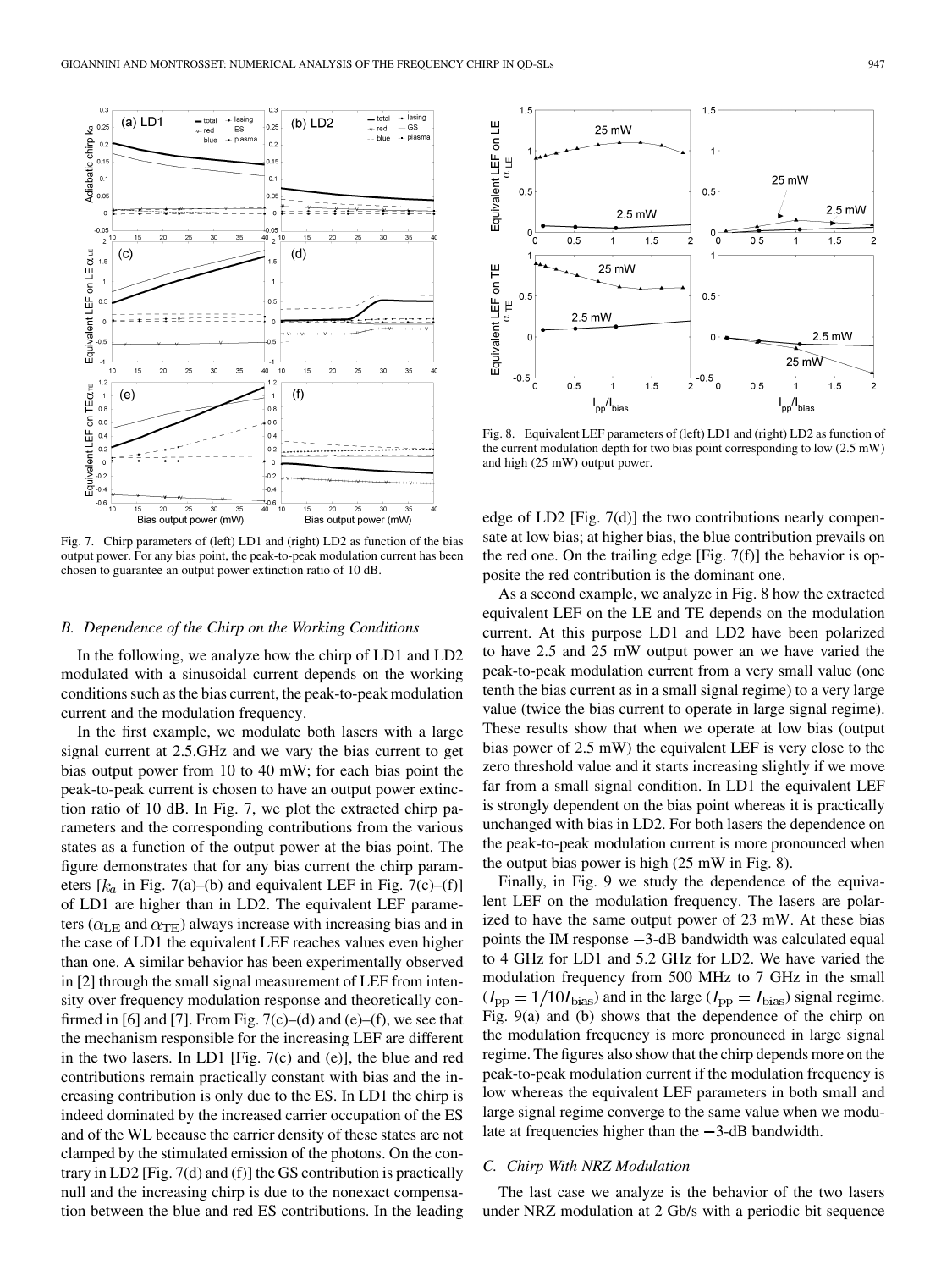

Fig. 9. Equivalent LEF parameters of LD1 and LD2 as function of the sinusoidal modulation frequency for small ( $I_{\rm pp}$  =  $I_{\rm bias}/10$ ) and large ( $I_{\rm pp}$  =  $I<sub>bias</sub>$ ) signal regime.



Fig. 10. Optical power spectrum of the lasing mode of (a) LD1 and (b) LD2 under NRZ modulation at 2 Gb/s.

 $1010...$  In this analysis, the current pulse has a raised cosine shape and the current corresponding to the zero is chosen just above the threshold current. We analyze here two cases with current pulse  $\Delta I = 20$  mA and  $\Delta I = 40$  mA. To quantitatively compare the effect of the chirp in the various conditions, we have calculated the optical power spectrum of the lasing mode; the results are reported in Fig. 10. We see that increasing  $\Delta I$ the spectrum of LD1 in Fig. 10(a) broadens only on the short wavelength side, whereas the spectrum of LD2 in Fig. 10(b) remains symmetric around the peak since it broadens equally on both sides. The broadening of the spectra in both cases is due to the excitation of the higher order harmonics caused by the squared current pulse. If the chirp is null or practically negligible the broadening is symmetric around the peak. If the chirp is not null with a predominant positive frequency shift the spectrum broadens on the short wavelength side, on the contrary it broadens on the red wavelength side if the chirp is dominated by a negative frequency shift. The broadening on the short wavelength side of the spectrum of LD1 [Fig. 10(a)] is another sign of the positive frequency chirp caused by the carrier accumulation in the ES. The comparison of Fig. 10(a) with Fig. 10(b) also evidences again the chirp of LD1 is higher than in LD2.

## IV. CONCLUSION

In this paper, we have used a multipopulation rate-equation model to the analysis of the frequency chirp of two single-mode QD-LD modulated with a large signal current and emitting from the GS and from the ES, respectively. In order to stress the effect of the chirp we have chosen the laser cavity parameters to operate with a threshold current with zero LEF at the two lasing wavelengths. We have then presented a method for the analysis of the chirp based on the definition of some equivalent parameters that allow to quantify the adiabatic and transient contributions in various operating conditions. We have then analyzed how the two contributions vary with the bias current, the modulation depth and the modulation frequency. We have shown that the carrier accumulation in the QD states slightly involved in the stimulated emission process can cause a nonzero chirp above threshold. We have also observed that a QD-LD emitting from the GS gives a chirp significantly higher respect to a QD-LD emitting from the ES, because the carriers accumulated in the ES cause a significant refractive index variation also at the GS lasing wavelength.

#### **REFERENCES**

- [1] P. Bhattacharya, "Special issue on self-organized quantum dots," *J. Phys. D*, vol. 38, no. 13, Jul. 2005.
- [2] A. Martinez, J.-G. Provost, A. Lemaitre, O. Gauthier-Lafaye, B. Dagens, K. Merghem, L. Ferlazzo, C. Dupuis, O. L. Gouezigou, and A. Ramdane, "Static and dynamic measurements of henry factor of 5-quantum dot layer single mode lasers emitting at  $1.3 \mu$ m on GaAs," presented at the Conf. Lasers Electro-Optics, Long Beach, CA, May 2005, CThH1.
- [3] D. Hadass, V. Mikhelashvili, G. Eisenstein, A. Somers, S. Deubert, W. Kaiser, J. Reithmaier, A. Forchel, D. Finzi, and Y. Maimon, "Time-resolved chirp in an InAs–InP quantum dash optical amplifiers operating with 10 Gbit/s data," *Appl. Phys. Lett.*, vol. 87, pp. 21104 1–3, 2005.
- [4] S. Schneider, P. Borri, W. Langbein, U. Woggon, R. Sellin, D. Ouyan, and D. Bimberg, "Linewidth enhancement factor in InGaAs quantum-dot amplifiers," *IEEE J. Quantum Electron.*, vol. 40, no. 10, pp. 1423–1429, Oct. 2004.
- [5] M. van der Poel, E. Gehrig, O. Hess, D. Birkedal, and J. Hvam, "Ultrafast gain dynamics in quantum dot amplifiers: Theoretical analysis and experimental investigation," *IEEE J. Quantum Electron.*, vol. 41, no. 9, pp. 1115–1124, Sep. 2006.
- [6] A. U. S. Melnik and G. Huyet, "Phase-amplitude coupling of semiconductor quantum dot lasers," presented at the Conf. Lasers Electro-Optics, Munich, Germany, Jun. 2005, EA-14.
- [7] M. Gioannini, A. Sevega, and I. Montrosset, "Simulations of differential gain and linewidth enhancement factor of quantum dot semiconductor lasers," *Opt. Quantum Electron.*, vol. 38, pp. 381–394, 2006.
- [8] T. Newell, D. Bossert, A. Stintz, B. Fuchs, K. Malloy, and L. Lester, "Gain and linewidth enhancement factor in InAs quantum dot laser diodes," *IEEE Photon. Technol. Lett.*, vol. 11, no. 12, pp. 1527–1529, Dec. 1999.
- [9] B. Dagens, A. Markus, J. Chen, J. Provost, D. Make, O. L. Gouezigou, J. Landreau, A. Fiore, and B. Thedrez, "Giant linewidth enhancement factor and purely frequency modulated emission from quantum dot laser," *IEE Electron. Lett.*, vol. 41, no. 6, pp. 323–324, Mar. 2005.
- [10] S. Melnik, G. Huyet, and A. Uskov, "The linewidth enhancement factor  $\alpha$  of quantum dot semiconductor lasers," *Opt. Exp.*, vol. 14, no. 7, pp. 2950–2955, Apr. 2006.
- [11] L. A. Coldren and S. W. Corzine, *Diode Lasers and Photonic Integrated Circuits*. New York: Wiey, 1995.